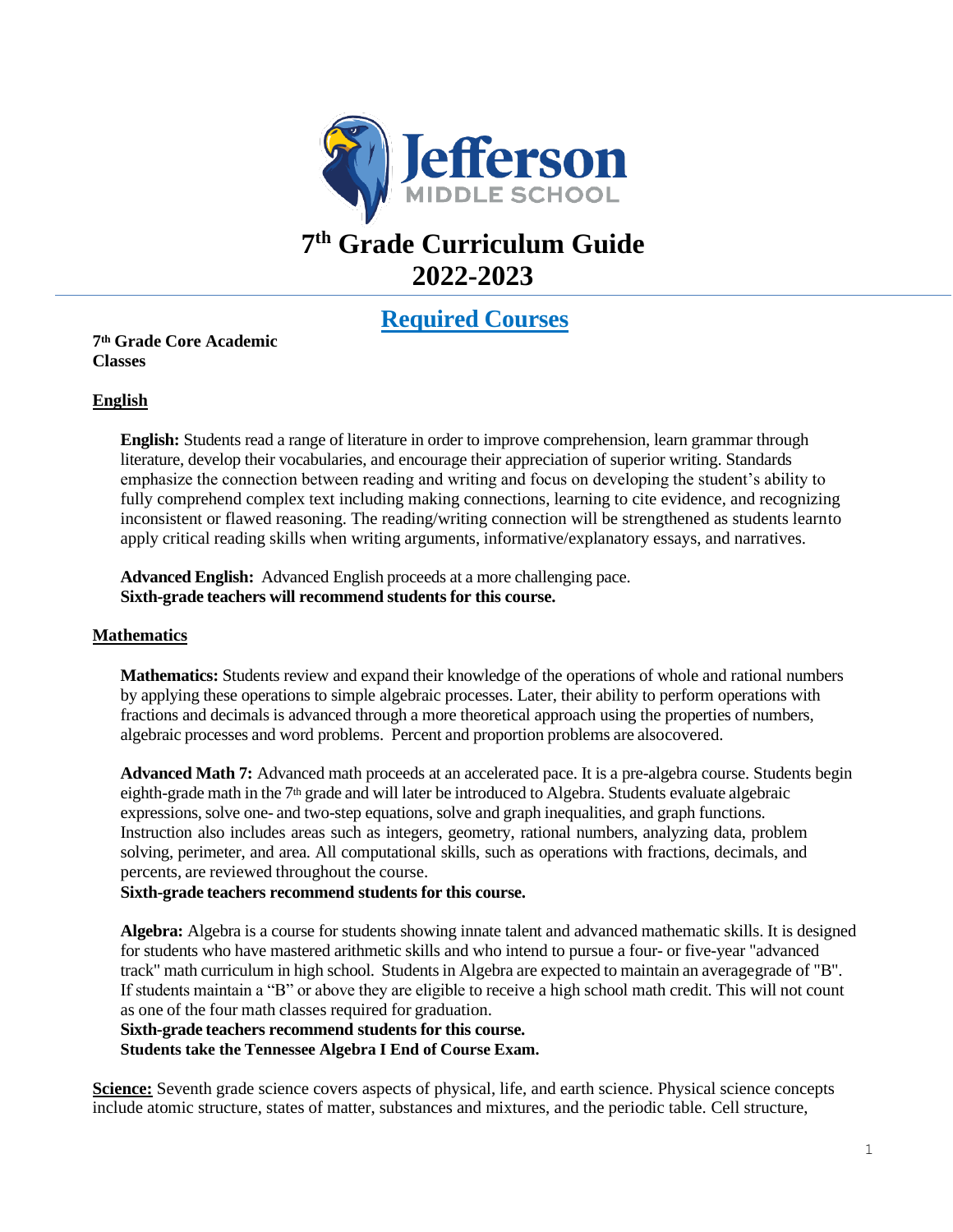heredity, photosynthesis and respiration, and human body systems are key topics addressed in life science. Earth science concentrates on the atmosphere and human activities that affect climate. Inquiry and technology are embedded throughout the curriculum. Seventh grade science is designed as a laboratory enhanced course to offer students a variety of "hands – on" experiences.

# **Social Studies - World History and Geography: The Middle Ages to the Exploration of the Americas:**

Seventh grade students will explore the social, cultural, geographical, political and technological changes that occurred after the fall of the Roman Empire and in Medieval Europe. Students will also study the period fromthe fifteenth to the eighteenth century, including the Southwest Asia and Northern Africa, West Africa, China,and Japan, but with a heavier emphasis on western civilization in Europe during the Renaissance. Students will compare and contrast the history and geography of civilizations that were developing concurrently throughout these continents during medieval times. They will examine the growth in economic interactions among civilizations as well as the exchange of ideas, beliefs, technologies, and commodities. Students will analyze geography's influence on the development of these civilizations as they continue their study. Seventhgrade students will end the year by examining the Meso-American and Andean civilizations, and the age of European explorations.

# **7th Grade Rotational Classes**

**Physical Education:** The physical education program is an instructional class that teaches students the fundamentals of team sports, the importance of regular physical fitness, and lifetime wellness

activities. Emphasis is placed on activities that condition students in physical strength and endurance as well as the development of coordination and physical skills. Students are required to have a set of physical education clothes for participation. Required PE clothes consist of mid-thigh length shorts with an elastic band or drawstring, a solid white, solid gray, solid royal blue, solid yellow, OR any Jefferson Eagles t-shirt, athletic socks, and a pair of tennis shoes. Per JMS dress code, no spandex/compression leggings, pants, or capris are allowed to be worn in PE classes. Students also have the opportunity to have their own PE locker, which requires a combination lock. Students are required to participate and dress out in proper physical education clothes. **Students must have a written note from a physician to be excused from PE.**

# **Courses that Alternate with 7th grade P. E.**

7th grade students rotate Art, Digital Citizenship, STEM Innovators, and Portrait of a Graduate throughout the school year, alternating with Physical Education.

**Art:** Students learn about the elements and principles of design through analyzing famous artwork as well as their own art. Students will be required to complete a still-life drawing demonstrating their observational skills and their understanding of how the elements and principles are used in their drawing.

**Digital Citizenship (in Computer Applications):** 7th grade classes will rotate through the computer class for one nine-week period. During the nine weeks students will learn to manipulate the following programs: MS Word and PowerPoint. Students will also learn to use MLA formatting in reports and presentations.

STEM Innovators (Bridge Design): This class will learn to utilize the 9-step design process as the students will be challenged to solve a bridge design problem. The class will then build either a balsa bridge or a balsa tower while in the class.

**Portrait of a Graduate (Focused on Creativity for Careers):** This course is designed to assist students in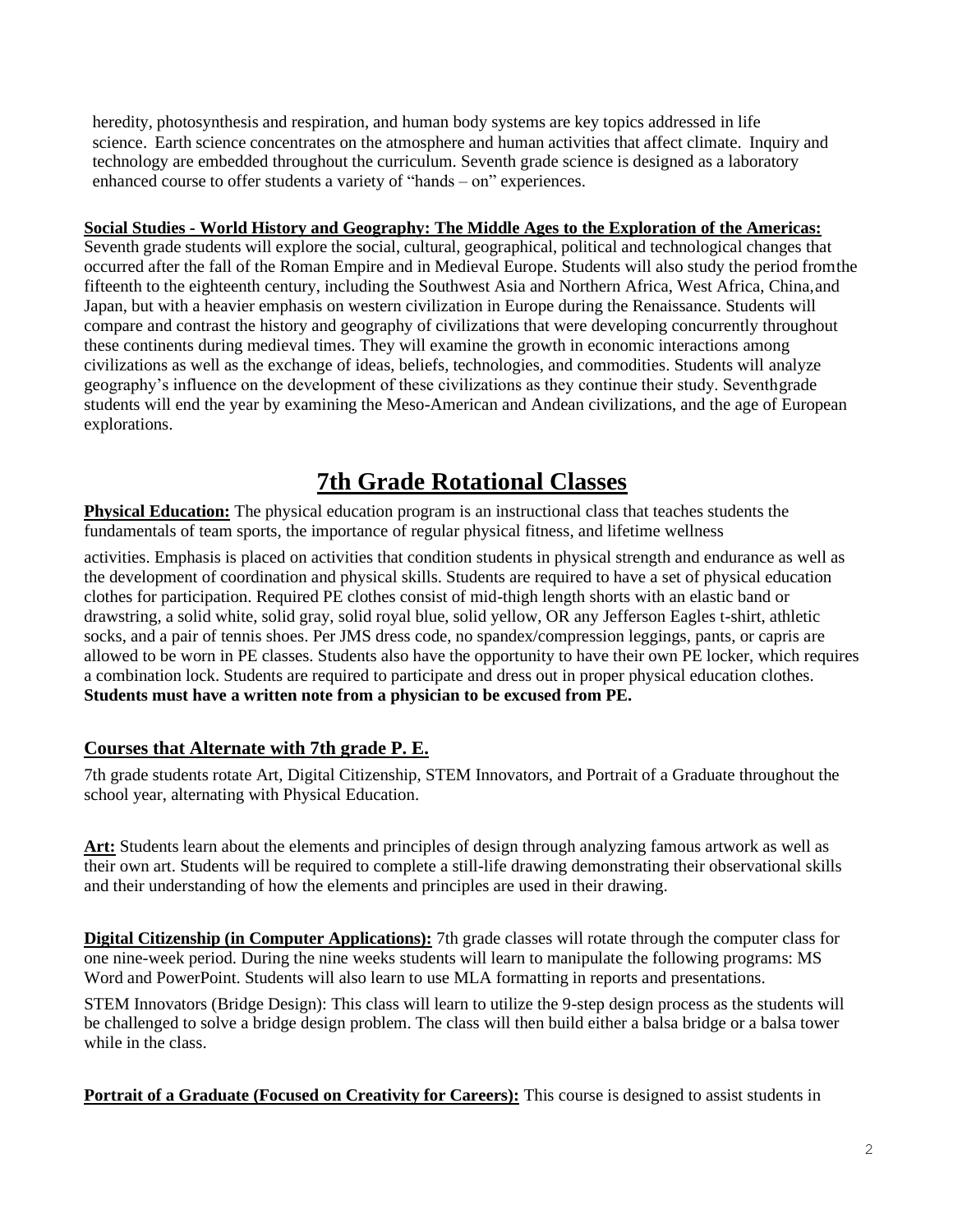practicing creative skills necessary to excel in future coursework and occupations. Students will learn about existing high school, college, and career pathways, and how to successfully transition into them. In Oak Ridge schools we are implementing Project-Based Learning (PBL) as an engaging instructional approach for learning these 21st century career skills. Students will participate in a survey to match their interests to career clusters that align with those interests. Students will research those specific career clusters to find prospective career choices for after high school or college. This course will emphasize academic learning goals and competencies that focus specifically on exercising creativity in careers.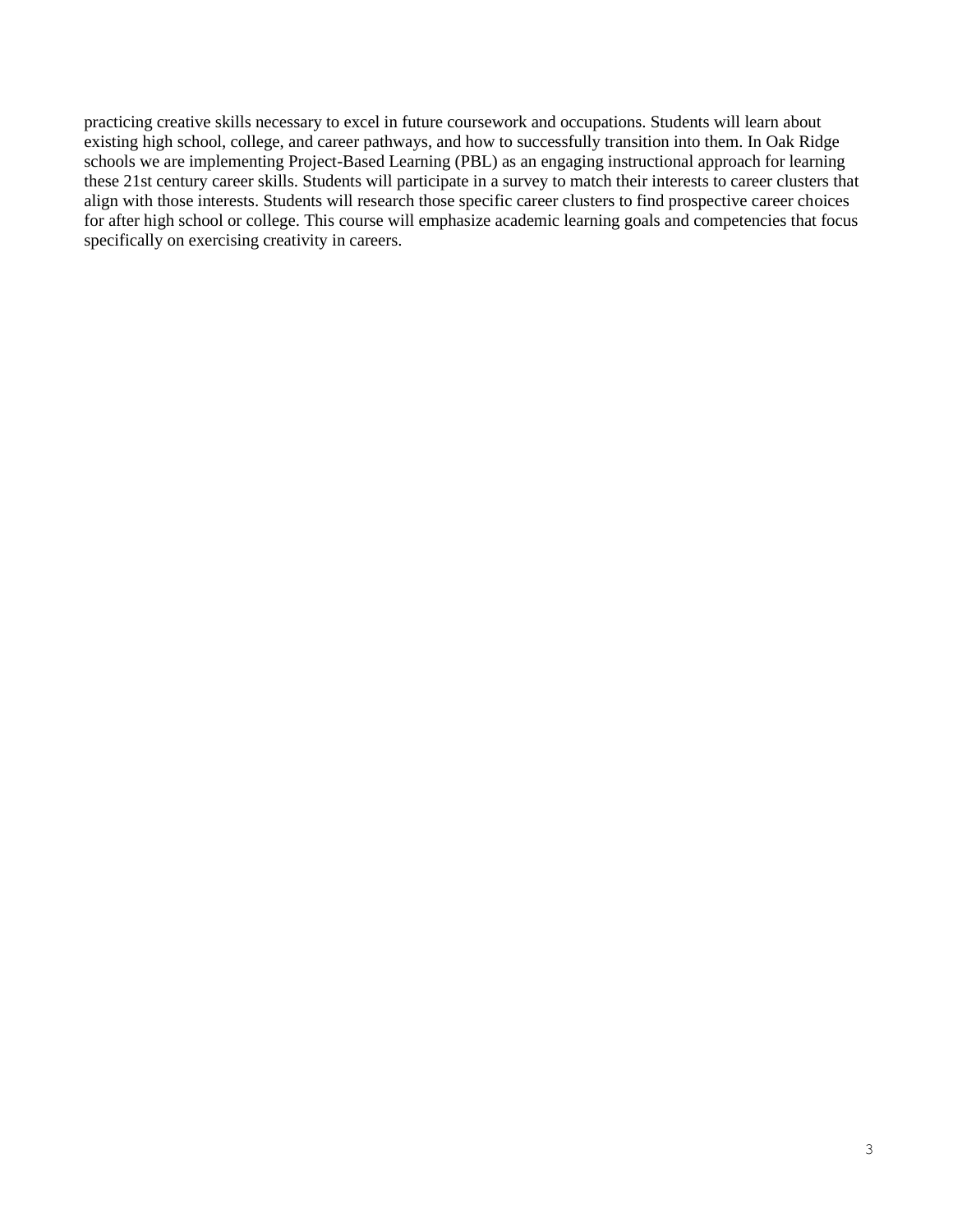# **Non-Required Courses**

# **7th Grade Elective Courses**

# **\*\*Attention: Elective courses are ONLY available if a student is not in the RTI (Response to Intervention) program for Reading or Math. If a student is placed in RTI, they will be removed from their elective until they have shown growth in the supported subject area. Should you have any questions concerning RTI, a student's placement, or how a student can move out of RTI, please contact Stephanie Hope or John Smith.**

**Advanced Vocal Ensemble:** The primary focus of Advanced Vocal Ensemble is performing advanced middle school choral literature in concert. Students will learn the basics of traditional choral performance skills, as well as more advanced skills such as a cappella singing and voicing for four or more parts. Both sacred and secular choral literature will be performed. As part of the course grade, students are expected to perform in concerts, some of which occur outside of school hours. Students may have the opportunity to perform in an out of town competition performance. Students are required to have black dress shoes; boys also need blackdress pants. A few previously worn girls' shoes are available to borrow.

#### **\*The choral director's recommendation is required to take this course. 7th graders with no prior JMS Chorus experience that are interested in joining Advanced Vocal Ensemble should contact the choral director, Ms. Amanda Wilson.**

**Art:** Art 7 includes art production, aesthetics, criticism, and art history. Students will also have the opportunity to broaden their appreciation for visual art through a trip a local museum during the school year. Students exhibit their work in local, regional, and national exhibits and competitions. The year-longclass is divided into media units: drawing, painting, sculpture, computer graphics, commercial art and printmaking.

**Aviation: Aeronautics:** Combined class with **Advanced STEM 1 (7)** incorporating coding, math, science, engineering, and flying skills with multiple types of drones and model airplanes. Students will learn about flight safety requirements for flying Unmanned Aerial Systems and Vehicles and eventually design, build, and 3D print their own drone bodies. Students will also fly various types of drones ranging from entry level drones to advanced drones. CAD will be a major point of emphasis with students building foundational skillsfor  $8<sup>th</sup>$ Grade Advanced STEM 1.

# **\*Students enrolled in Aviation: Aeronautics will automatically be enrolled in Engineering by Design7th Grade, a year-long class that alternates with Aeronautics.**

# **\*\*Students that take Aviation: Aeronautics in the 7th grade and Focused Engineering by Design in 8th grade can earn 1 high school credit with successful completion of both courses.**

**Band:** Students with a year or more of Band experience will prepare a wide variety of band music for evening concerts, school assemblies, ball games, festivals, and competitions. Through these experiences,students will continue to develop their musicianship skills.

In addition to a band method book, each student is required to have black dress pants, black socks, and black dress shoes to complete the band uniform. Percussionists must have a prescribed set of mallets and accessories. As part of the course grade, students are expected to attend all scheduled band events. Studentshave the opportunity to participate in East Tennessee School Band clinics, solo-ensemble and concert festivals as well as an out of town competition performance.

**\* The band instructor's recommendation is required to take this course. Seventh graders with noprior band experience that are interested in joining band should contact the band director.**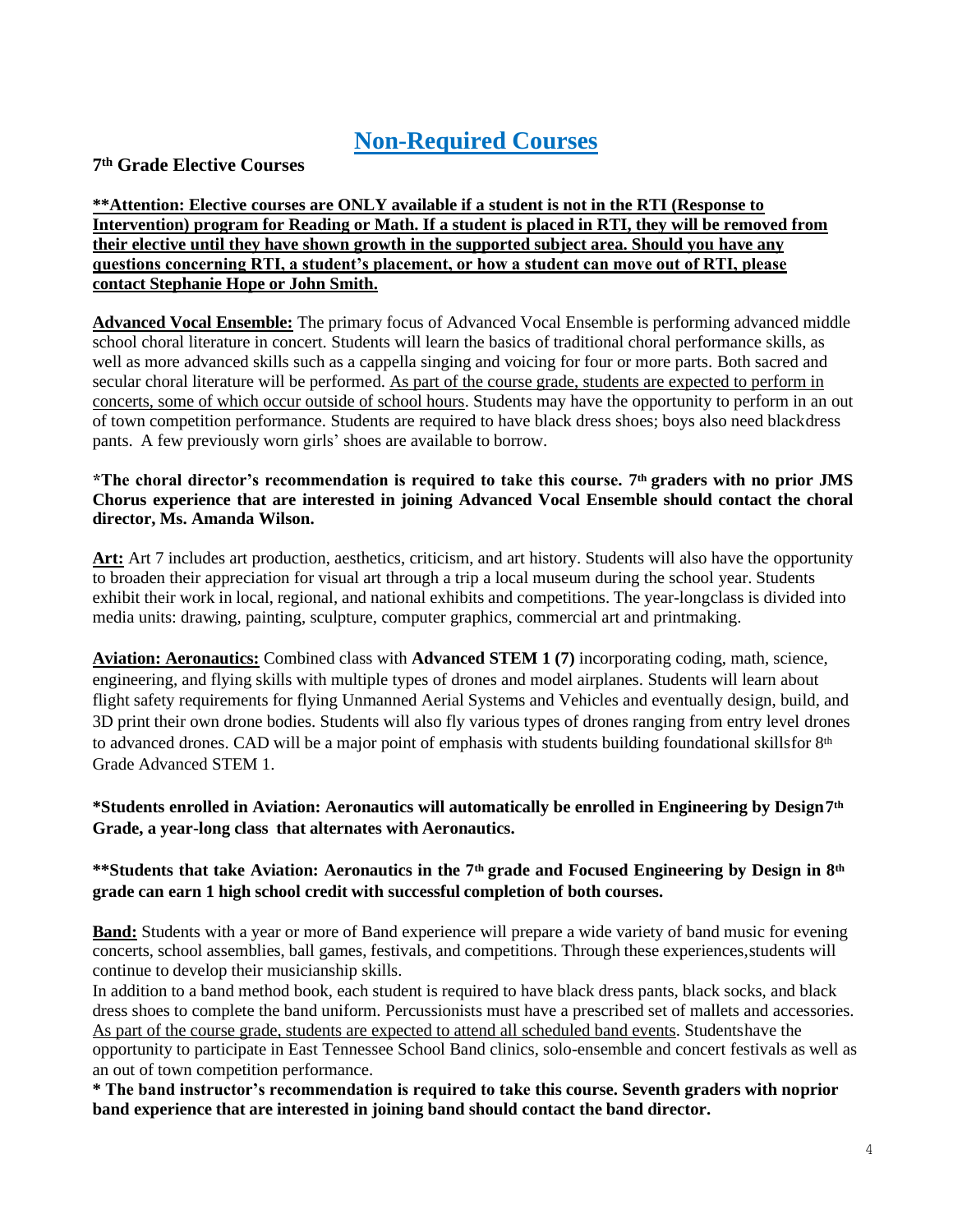#### **Career Exploration: This class can only be taken once in 7th or 8th grade**.

*Career Exploration* is designed to assist students in discovering their personal strengths and abilities, understanding the opportunities available to help them excel in different career areas. Students will develop technical career skills such as resume building and oral/written communications. Upon completion of this course, students will know and exhibit a wide range of soft skills such as teamwork, creative thinking, collaboration, and problem solving. Students will take a deeper dive into exploring high school, college, and career pathways, and how to successfully transition into them. This course utilizes Project-Based Learning (PBL) as an engaging instructional approach, placing equal emphasis on academic learning goals and the soft skills that employers across all industries have identified as essential for career success. \*\*Students enrolled in this class will also take part in the Aviation course during 5<sup>th</sup> period block\*\*

**Chorus:** The primary focus of Chorus 7 is performing choral music in concert. Students will learn the basics of singing in the traditional choral method, including reading and interpreting choral music notation, developing breath control, singing scales, sight singing, harmonizing, expanding vocal range, and maintainingvocal health. As part of the course grade, students are expected to perform in concerts, some of which occur outside of school hours. Students may have the opportunity to participate in an out of town competition performance. All choir students are required to have black dress shoes; boys also need black dress pants. A few previously worn girls' shoes are available to borrow. **No prior choir experience is necessary and newstudents to choir are welcome to enroll in this class.**

**Geography and Geospatial Technologies** Students will learn physical landscapes, cultures, and current events through regional geography. Students will also learn how geographic information systems (GIS) are used in multiple STEM career fields and occupations. Using Google Earth, Google Maps, and ArcGIS Online (considered the world's GIS leader), students will create interactive digital maps. Students will create an original ArcGIS Online 'Story Map' that can be entered in the Tennessee Story Mapping Competition.

**Guided Study:** Designed to teach students various academic skills necessary for success at the middle school level, students can receive help in organization, note-taking, planning study time, active study strategies, and grade averaging. They are encouraged to take increasing personal responsibility for their ownlearning. Small group setting allows for individual problem solving and troubleshooting with everyday academic obstacles. Students are enrolled based on greatest academic need.

**Intro to Business, Marketing, and Careers in Aviation 7/8:** New elective offering which will incorporate all aspects of the Aviation industry. Students will learn about the science and history of flight through the use of aircraft simulators, construction of gliders/model airplanes, and how the Aviation industry correlatesto real world business and marketing applications. Students will also gain an understanding of the various careers associated with Aviation as well as the training that is necessary to succeed in particular aviation fields.

#### \***High school credit is available for this course upon successful completion of an end of course** assessment. Students may only earn one credit for this course either as a 7<sup>th</sup> or 8<sup>th</sup> grader.

**Orchestra:** Orchestra 7 is for students with some prior string instrument experience. Students learn bowing techniques, vibrato, shifting, good sound production, and proper intonation. Students play in performances at school and in area concerts. Orchestra students participate in East Tennessee school orchestra events as well as travel to an out-of-state orchestra competition.

#### **\*The orchestra director's recommendation is required for this class.**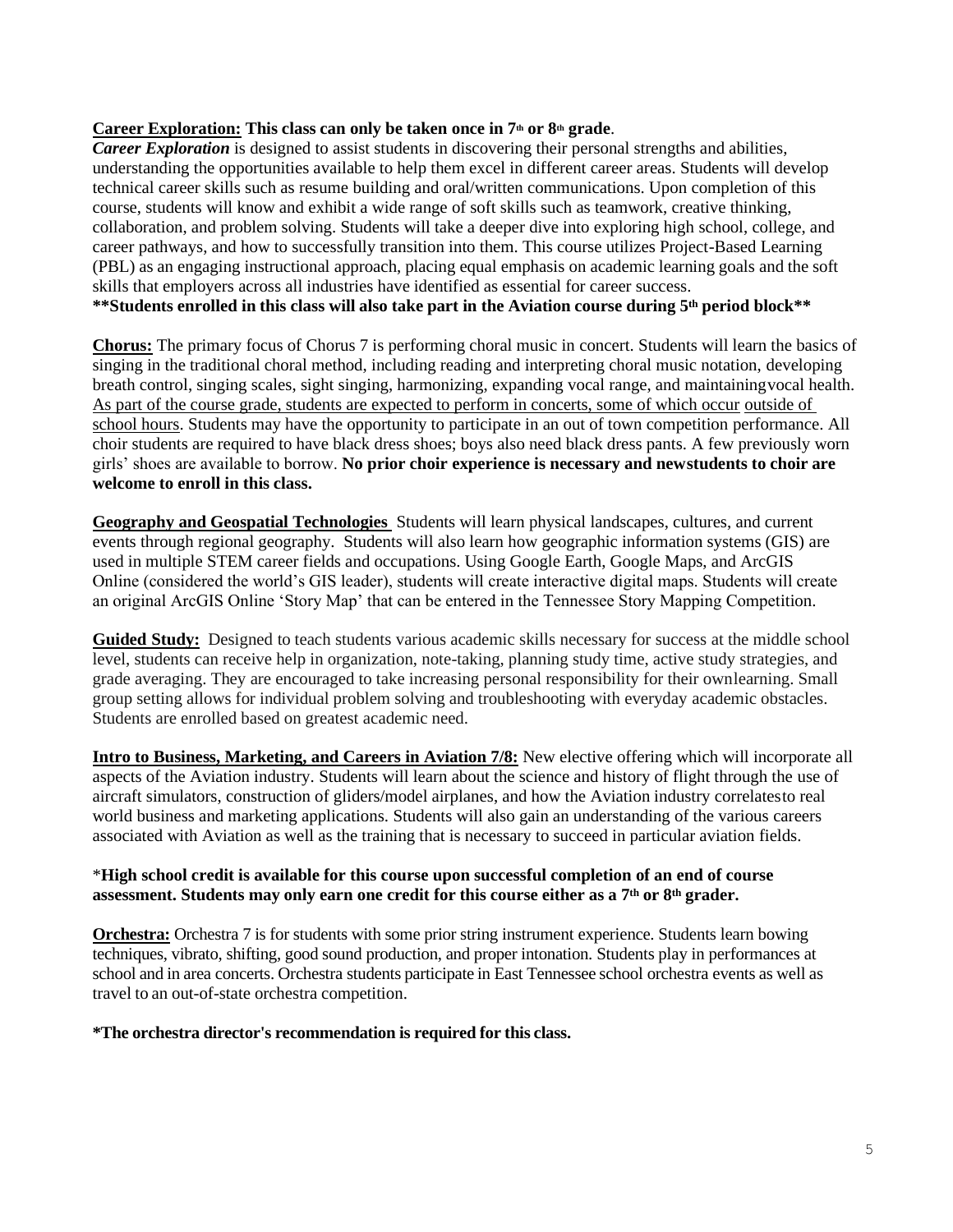World Languages: Students are able to enroll in Spanish 1 or French 1 for the 7<sup>th</sup> and 8<sup>th</sup> grade years, provided they are in strong academic standing and have received a teacher recommendation. The Level 1 course begins in 7th grade and finishes at the end of the 8th grade year\*. While this course spans two academic years, it is the same course and curriculum as Level 1 Spanish or French at Oak Ridge High School. This two year program is designed for younger students to master Level 1 proficiency at a slower pace, while maintaining the rigors of a high school course.

At the end of the 8th grade year, students will take an End-of-Course exam. Passing the EOC exam and maintaining an A or B in the class will enable students to earn a high school Level 1 credit in Spanish or French<sup>\*\*</sup>. Choosing to accept credit is optional. If the student declines credit, the student will still be able to advance to the next language level at Oak Ridge High School, provided he/she has the recommendation of his/her World Language teacher.

**\*Students are unable to enroll in 8th grade Spanish or French if they were not previously enrolled inthe 7th grade Spanish or French class and have not been recommended by your 7th grade Spanish or French teacher.**

*\*\*Students need 2 high school language credits, of the same language as a graduation requirement. Students are highly encouraged to take more than 2 years of a language, especially if they are planningon attending college*